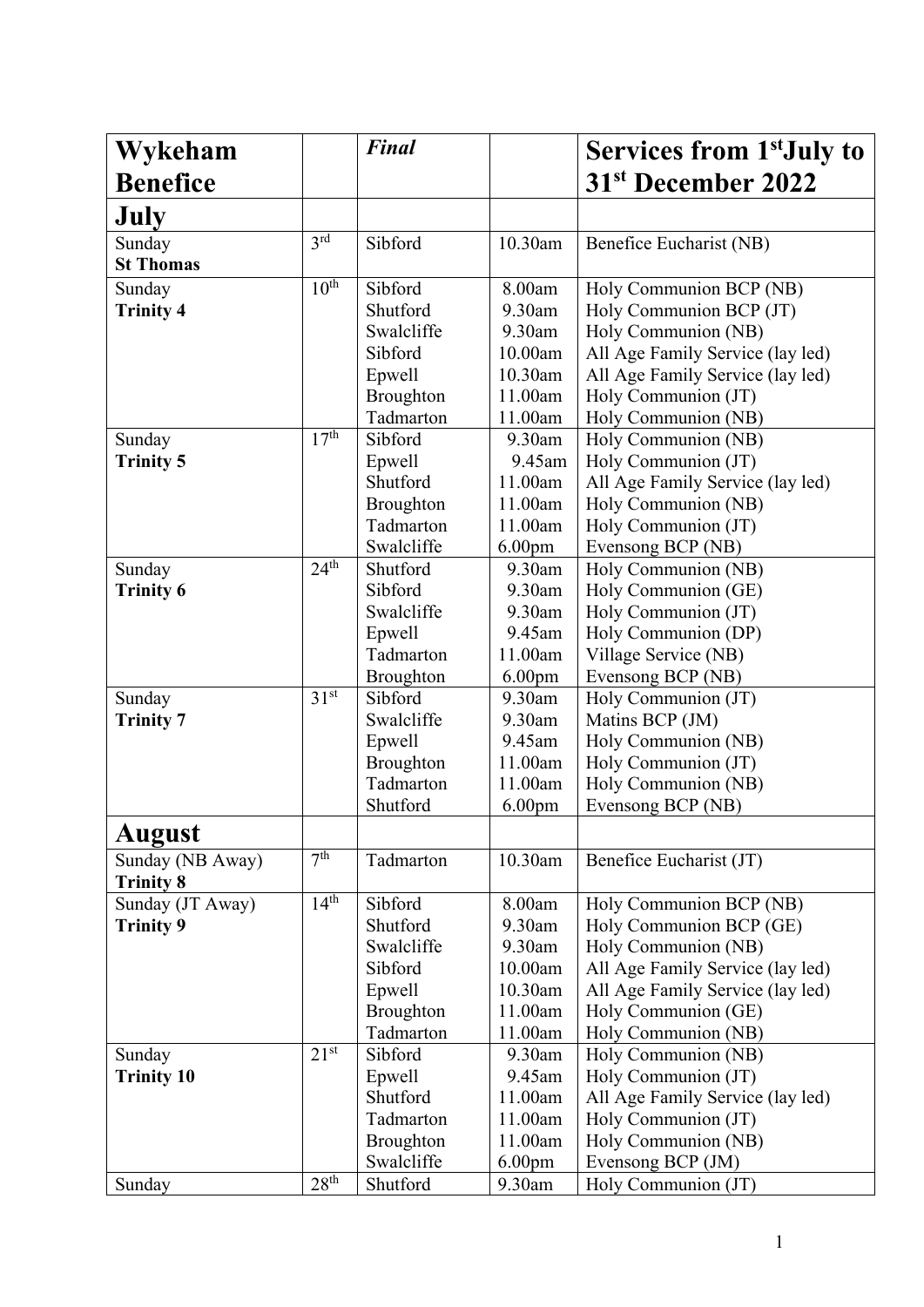| <b>Trinity 11</b>         |                  | Sibford          | 9.30am             | Holy Communion (NB)              |
|---------------------------|------------------|------------------|--------------------|----------------------------------|
|                           |                  | Swalcliffe       | 9.30am             | Holy Communion (DP)              |
|                           |                  | Epwell           | 9.45am             | Holy Communion (GE)              |
|                           |                  | Broughton        | 11.00am            | All Age Family Service (JT)      |
|                           |                  | Tadmarton        | 11.00am            | Village Service (NB)             |
| September                 |                  |                  |                    |                                  |
| Sunday (JT away)          | 4 <sup>th</sup>  | Broughton        | 10.30am            | Benefice Eucharist (NB)          |
| <b>Trinity 12</b>         |                  |                  |                    |                                  |
| Sunday                    | 11 <sup>th</sup> | Sibford          | 8.00am             | Holy Communion BCP (NB)          |
| <b>Trinity 13</b>         |                  | Shutford         | 9.30am             | Holy Communion BCP (NB)          |
|                           |                  | Swalcliffe       | 9.30am             | Holy Communion (JT)              |
|                           |                  | Sibford          | 10.00am            | All Age Family Service (lay led) |
|                           |                  | Epwell           | 10.30am            | All Age Family Service (lay led) |
|                           |                  | Broughton        | 11.00am            | Holy Communion (NB)              |
|                           |                  | Tadmarton        | 11.00am            | Holy Communion (JT)              |
| Sunday                    | 18 <sup>th</sup> | Sibford          | 9.30am             | Holy Communion (JT)              |
| <b>Trinity 14</b>         |                  | Epwell           | 9.45am             | Holy Communion (NB)              |
|                           |                  | Shutford         | 11.00am            | All Age Family Service (lay led) |
|                           |                  | Broughton        | 11.00am            | Holy Communion (JT)              |
|                           |                  | Tadmarton        | 11.00am            | Holy Communion (NB)              |
|                           |                  | Swalcliffe       | 6.00 <sub>pm</sub> | Harvest Festival (JM)            |
| Sunday                    | 25 <sup>th</sup> | Swalcliffe       | 9.30am             | Holy Communion (NB)              |
| <b>Trinity 15</b>         |                  | Epwell           | 10.30am            | Harvest Festival (JT)            |
|                           |                  | Sibford          | 11.00am            | Harvest Festival (NB)            |
|                           |                  | <b>Broughton</b> | 4.00 <sub>pm</sub> | Harvest Festival (NB)            |
|                           |                  | Shutford         | 6.00 <sub>pm</sub> | Harvest Festival (NB)            |
|                           |                  | Tadmarton        | 6.00 <sub>pm</sub> | Harvest Festival (JT)            |
| October                   |                  |                  |                    |                                  |
| Sunday (NB Away)          | 2 <sup>nd</sup>  | Epwell           | 10.30am            | Benefice Eucharist (JT)          |
| <b>Trinity 16</b>         |                  |                  |                    |                                  |
| Sunday                    | <b>9th</b>       | Sibford          | 8.00am             | Holy Communion BCP (NB)          |
| <b>Trinity 17</b>         |                  | Shutford         | 9.30am             | Holy Communion BCP (JT)          |
|                           |                  | Swalcliffe       | 9.30am             | Holy Communion (NB)              |
|                           |                  | Sibford          | 10.00am            | All Age Family Service (lay led) |
|                           |                  | Epwell           | 10.30am            | All Age Family Service (lay led) |
|                           |                  | <b>Broughton</b> | 11.00am            | Holy Communion (JT)              |
|                           |                  | Tadmarton        | 11.00am            | Holy Communion (NB)              |
| Sunday                    | 16 <sup>th</sup> | Sibford          | 9.30am             | Holy Communion (JT)              |
| <b>Trinity 18</b>         |                  | Epwell           | 9.45am             | Holy Communion (NB)              |
|                           |                  | Shutford         | 11.00am            | All Age Family Service (lay led) |
|                           |                  | Tadmarton        | 11.00am            | Holy Communion (JT)              |
|                           |                  | <b>Broughton</b> | 11.00am            | Holy Communion (NB)              |
|                           |                  | Swalcliffe       | 6.00 <sub>pm</sub> | Evensong BCP (JM / NB)           |
| Sunday (JT away)          | 23 <sup>rd</sup> | Shutford         | 9.30am             | Holy Communion (DP)              |
| <b>Last after Trinity</b> |                  | Sibford          | 9.30am             | Holy Communion (NB)              |
|                           |                  | Swalcliffe       | 9.30am             | Holy Communion (BF)              |
|                           |                  | Epwell           | 9.45am             | Holy Communion (GE)              |
|                           |                  | <b>Broughton</b> | 11.00am            | All Age Family Service (lay led) |
|                           |                  |                  |                    |                                  |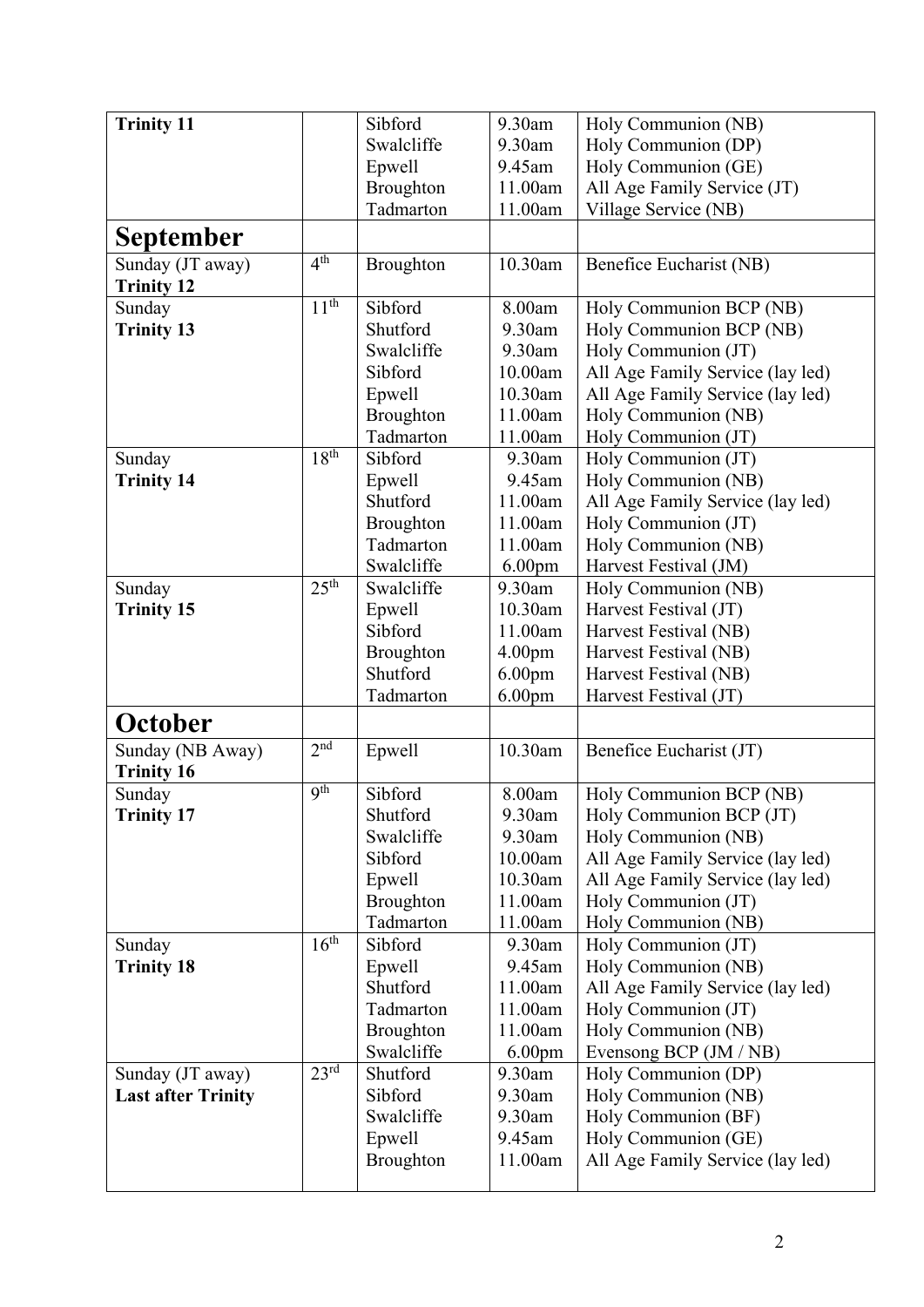|                               |                  | Tadmarton             | 11.00am            | Village Service (Pet & Animal                      |
|-------------------------------|------------------|-----------------------|--------------------|----------------------------------------------------|
|                               |                  |                       |                    | service) (NB)                                      |
| Sunday                        | 30 <sup>th</sup> | Sibford               | 9.30am             | Holy Communion (JT)                                |
| <b>All Saints</b>             |                  | Swalcliffe            | 9.30am             | Matins BCP (JM)                                    |
|                               |                  | Epwell                | 9.45am             | Holy Communion (NB)                                |
|                               |                  | Broughton             | 11.00am            | Holy Communion (NB)                                |
|                               |                  | Tadmarton             | 11.00am            | Holy Communion (JT)                                |
|                               |                  | Shutford              | 6.00 <sub>pm</sub> | Evensong BCP (NB)                                  |
| <b>November</b>               |                  |                       |                    |                                                    |
| Sunday (JT away)              | 6 <sup>th</sup>  | Swalcliffe            | 11.00am            | Benefice Eucharist (NB)                            |
| 3 <sup>rd</sup> before Advent |                  |                       |                    |                                                    |
| Sunday                        | 13 <sup>th</sup> | Sibford               | 8.00am             | Holy Communion BCP (NB)                            |
| Remembrance                   |                  | Swalcliffe            | 9.30am             | Holy Communion and Act of                          |
| Sunday                        |                  |                       |                    | Remembrance (JT)                                   |
|                               |                  | <b>Broughton</b>      | 10.55am            | Holy Communion and Act of                          |
|                               |                  |                       |                    | Remembrance (JT)                                   |
|                               |                  | Epwell                | 10.55am            | Remembrance Service (DP)                           |
|                               |                  | Sibford               | 10.55am            | Remembrance Service (NB)                           |
|                               |                  | Tadmarton             | 10.55am            | Remembrance Service (GE)                           |
|                               |                  | Shutford              | 6.00 <sub>pm</sub> | Remembrance Service (NB)                           |
| Sunday                        | 20 <sup>th</sup> | Sibford               | 9.30am             | Holy Communion (JT)                                |
| <b>Christ the King</b>        |                  | Epwell                | 9.45am             | Holy Communion (NB)                                |
|                               |                  | Shutford              | 11.00am            | All Age Family Service (lay led)                   |
|                               |                  | Tadmarton             | 11.00am            | Holy Communion (JT)                                |
|                               |                  | Broughton             | 11.00am            | Holy Communion (NB)                                |
|                               |                  | Swalcliffe            | 6.00 <sub>pm</sub> | Evensong BCP (JM)                                  |
| Sunday                        | 27 <sup>th</sup> | Shutford              | 9.30am             | Holy Communion (JT)                                |
| <b>Advent 1</b>               |                  | Sibford               | 9.30am             | Holy Communion (NB)                                |
|                               |                  | Swalcliffe            | 9.30am             | Holy Communion (DP)                                |
|                               |                  | Epwell                | 9.45am             | Holy Communion (GE)                                |
|                               |                  | Broughton             | 11.00am            | All Age Family Service (JT)                        |
|                               |                  | Tadmarton             | 11.00am            | St Nicholas Service (NB)                           |
| <b>December</b>               |                  |                       |                    |                                                    |
| Sunday                        | 4 <sup>th</sup>  | Shutford              | 11.00am            | Benefice Eucharist (NB)                            |
| <b>Advent 2</b>               |                  |                       |                    |                                                    |
| Sunday                        | 11 <sup>th</sup> | Sibford               | 8.00am             | Holy Communion BCP (NB)                            |
| <b>Advent 3</b>               |                  | Shutford              | 9.30am             | Holy Communion BCP (JT)                            |
|                               |                  | Swalcliffe            | 9.30am             | Holy Communion (NB)                                |
|                               |                  | Broughton             | 11.00am            | Holy Communion (NB)                                |
|                               |                  | Tadmarton<br>Sibford  | 11.00am            | Holy Communion (JT)                                |
|                               |                  |                       | 5.00 <sub>pm</sub> | Christingle (NB)                                   |
|                               | 13 <sup>th</sup> | Epwell<br>Tadmarton   | 5.00pm             | Christingle (JT)<br>Traditional Carol Service (NB) |
| Tuesday                       | $16^{\text{th}}$ |                       | 7.00 <sub>pm</sub> |                                                    |
| Friday                        | 18 <sup>th</sup> | Sibford               | 7.00 <sub>pm</sub> | Traditional Carol Service (NB)                     |
| Sunday                        |                  | Sibford               | 9.30am             | Holy Communion (JT)                                |
| <b>Advent 4</b>               |                  | Epwell                | 9.45am             | Holy Communion (NB)                                |
|                               |                  | Tadmarton<br>Shutford | 11.00am            | Holy Communion (JT)                                |
|                               |                  |                       | 4.30 <sub>pm</sub> | Carol Service (NB)                                 |
|                               |                  | <b>Broughton</b>      | 6.00 <sub>pm</sub> | Traditional Carol Service (NB)                     |